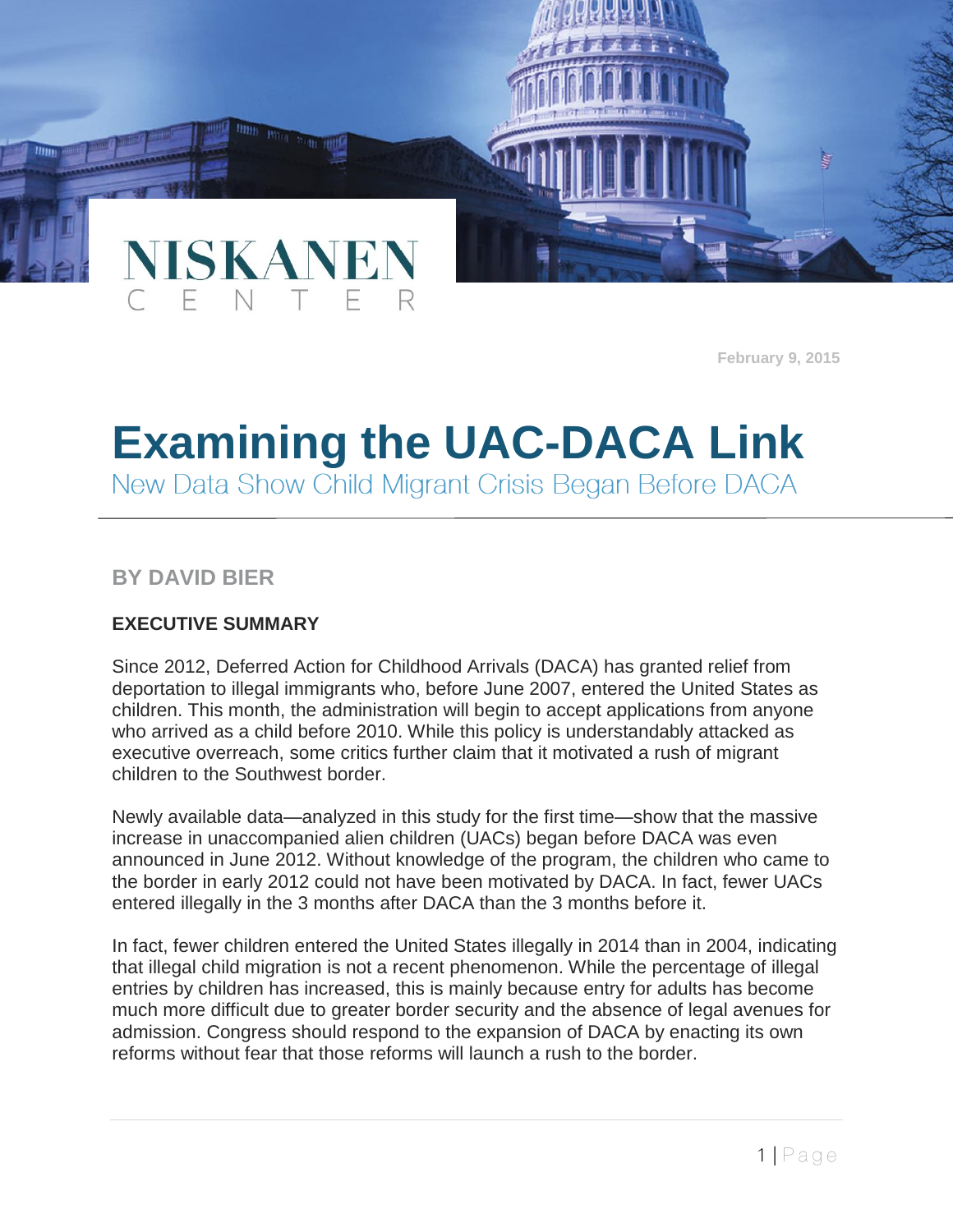## **DACA'S IMPLEMENTATION AND REACTION**

Under DACA, the Department of Homeland Security (DHS) formally defers for 2 years the deportation of illegal aliens who were under the age of 31 on June 15, 2012, had no lawful status on that date, and who entered the United States prior to June 15, 2007 as a child under the age of 16.<sup>1</sup> DHS began to accept applications in August 2012 and has since approved over 700,000 applications.<sup>2</sup> In November 2014, the president announced DHS would expand DACA to accept applications from anyone who arrived in the United States as a child prior to January 2010.<sup>3</sup>

Almost immediately critics argued that DACA was encouraging illegal immigration and enticing young children to come to the border.<sup>4</sup> In August 2014, the House passed a bill to end DACA mainly based on the argument that it motivated young immigration.<sup>5</sup> In his press release on the bill, House Judiciary Chairman Bob Goodlatte said, "Since the implementation of DACA, the number of unaccompanied alien minors seeking to enter the U.S. illegally has risen dramatically."<sup>6</sup>

#### **UNACCOMPANIED ALIEN CHILDREN**

This DACA-UAC narrative initially appeared to be plausible based on the annual numbers of apprehensions of unaccompanied children. Fiscal year 2012, which began in October 2011, did see a 53 percent increase in the number of apprehensions over 2012. Recently, however, Customs and Border Protection released the monthly data on UAC apprehensions from  $2012<sup>7</sup>$  These numbers clearly confirm that the surge started well before the June announcement.

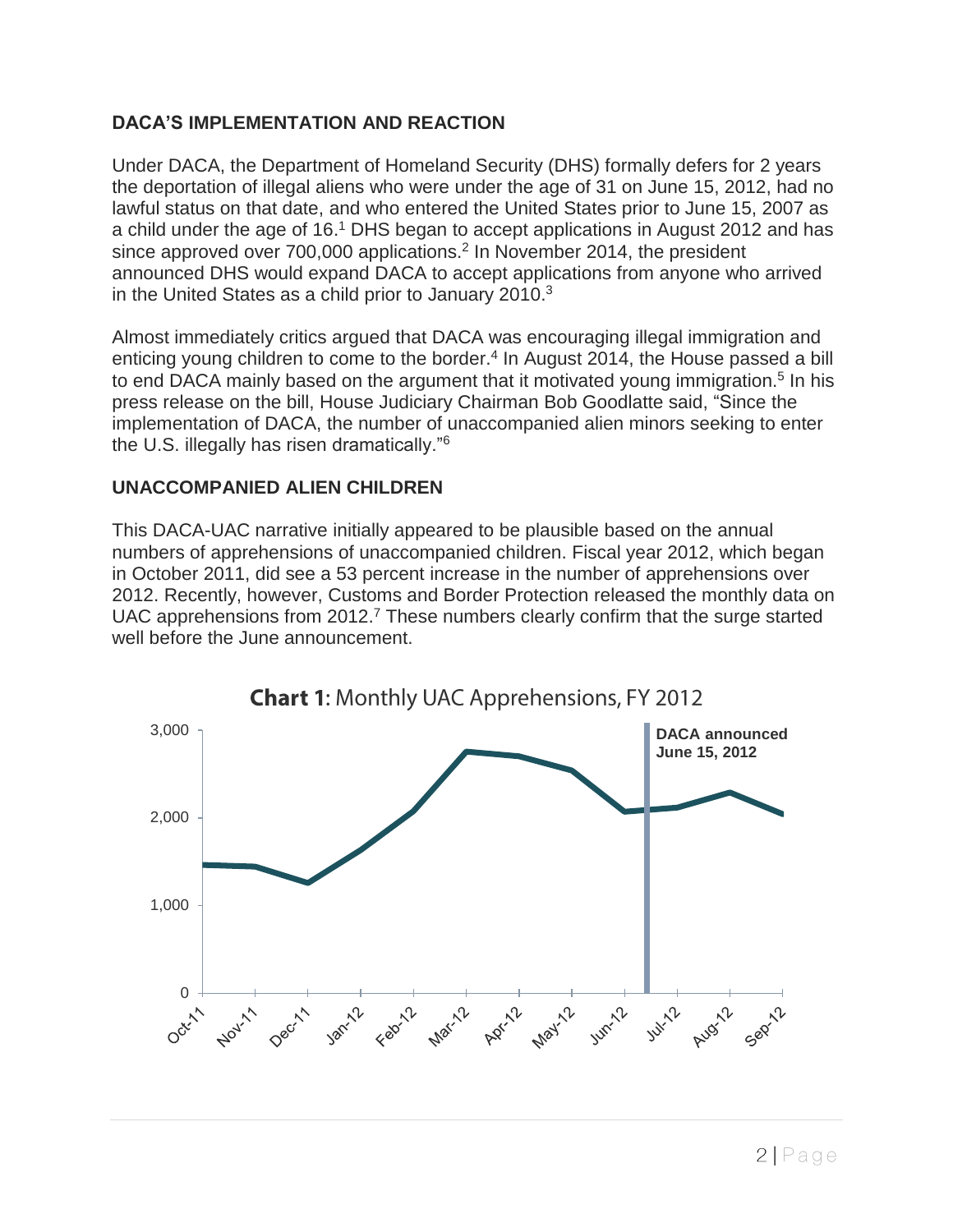As Chart 2 shows, October through May of FY 2012 saw a more than 50 percent increase over the same period in FY 2011.<sup>8</sup>



In the months leading up to the president's DACA announcement, Border Patrol officials and humanitarian groups expressed alarm about the number of children fleeing Central American countries, mainly from Honduras, El Salvador, and Guatemala. By early June 2012, Mexican authorities were catching twice as many Central Americans illegally traveling through Mexico as in 2011.<sup>9</sup> So many children were apprehended during the early part of FY 2012 that Lackland Air Force Base in San Antonio was used to house the children, and Texas Governor Rick Perry wrote a letter to the president in May to demand the federal government step up its efforts to control the flow.<sup>10</sup>

These events could still be blamed on DACA if prospective child migrants anticipated such an announcement. Leaked memos in 2010 showed that the administration was planning for DACA should comprehensive immigration reform fail,<sup>11</sup> but by 2012, the idea was not on the media's radar. The preparation for DACA's implementation was so closely guarded that many high-level DHS officials were surprised by the announcement.<sup>12</sup> Moreover, the president had, for years, claimed that he needed Congress to act to slow deportations.<sup>13</sup> Rumblings about DACA could not have motivated minors who came to the border in early 2012.

The monthly apprehension figures do not reveal a response by Central American children to DACA's announcement either. Border Patrol actually caught 25 percent fewer UACs in the 3 months after the president's decision than in the 3 months before it.<sup>14</sup> Virtually the same numbers were apprehended in the 6 months before the month of DACA's announcement as the 6 months after it (Chart 3).

As seen in Chart 4, the number of apprehensions actually dropped in June 2012, and it would be another 8 months after DACA was announced before apprehensions exceeded those in May 2012.

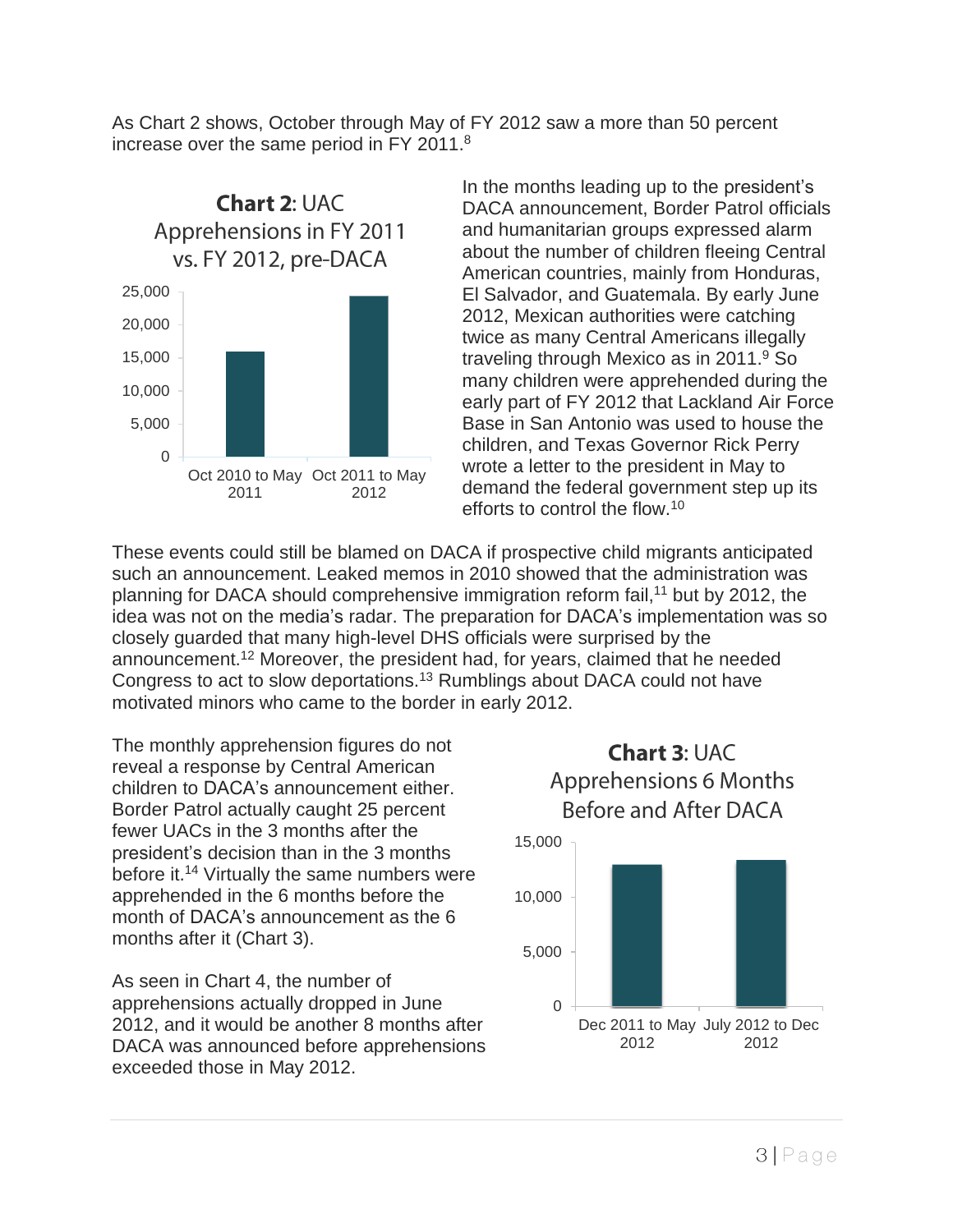

While it is true that UAC apprehensions increased in the year following DACA's implementation, they also increased in the prior year. DACA did little, if anything, to affect the upward trend of child migration in the year after its implementation. The annual rate of increase in UACs apprehended remained almost constant from 2012 through 2013, as seen in Chart 5.



# **Chart 5: Annual Growth in UAC Apprehensions**

Another sign that DACA did not cause the increased border crossings can be seen in the number of DACA applications relative to the number of UACs, as displayed in Chart 6. The new monthly figures reveal a negative correlation between the number of DACA applications and the number of UAC apprehensions.<sup>15</sup>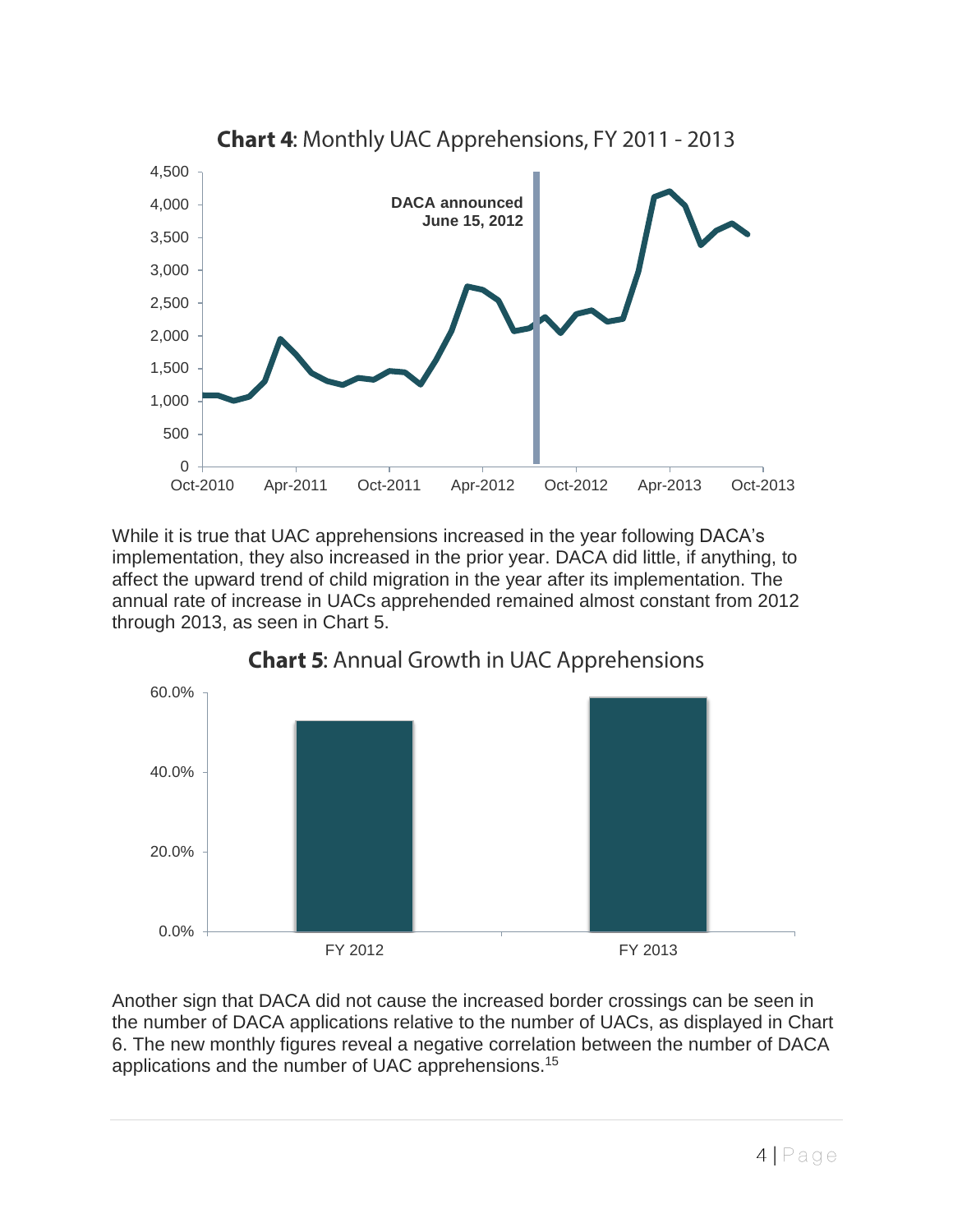

DACA did not cause the child migrant crisis. In fact, although the U.S. Border Patrol appears to have only recorded the number of UACs since 2008, the overall number of apprehended children—unaccompanied and accompanied—is currently lower than it was a decade ago.<sup>16</sup> As Chart 7 shows, annual juvenile apprehensions have simply returned to pre-recession levels.<sup>17</sup> In other words, the child migrant crisis is not unique to this presidency.



Nearly all UAC apprehensions resulted from increased migration of children from Central America. As seen in Chart 8, this change reflects the general trend toward migration from non-Mexican countries, not American policies toward child migrants. Even though migration flows of Mexican illegal aliens reversed beginning in 2008, the number of Central Americans in the United States illegally actually rose 24 percent from 2008 to 2012.<sup>18</sup> At the same time, non-Mexican border crossers rose from 5 percent of the total a decade ago to a majority for the first time last year.<sup>19</sup>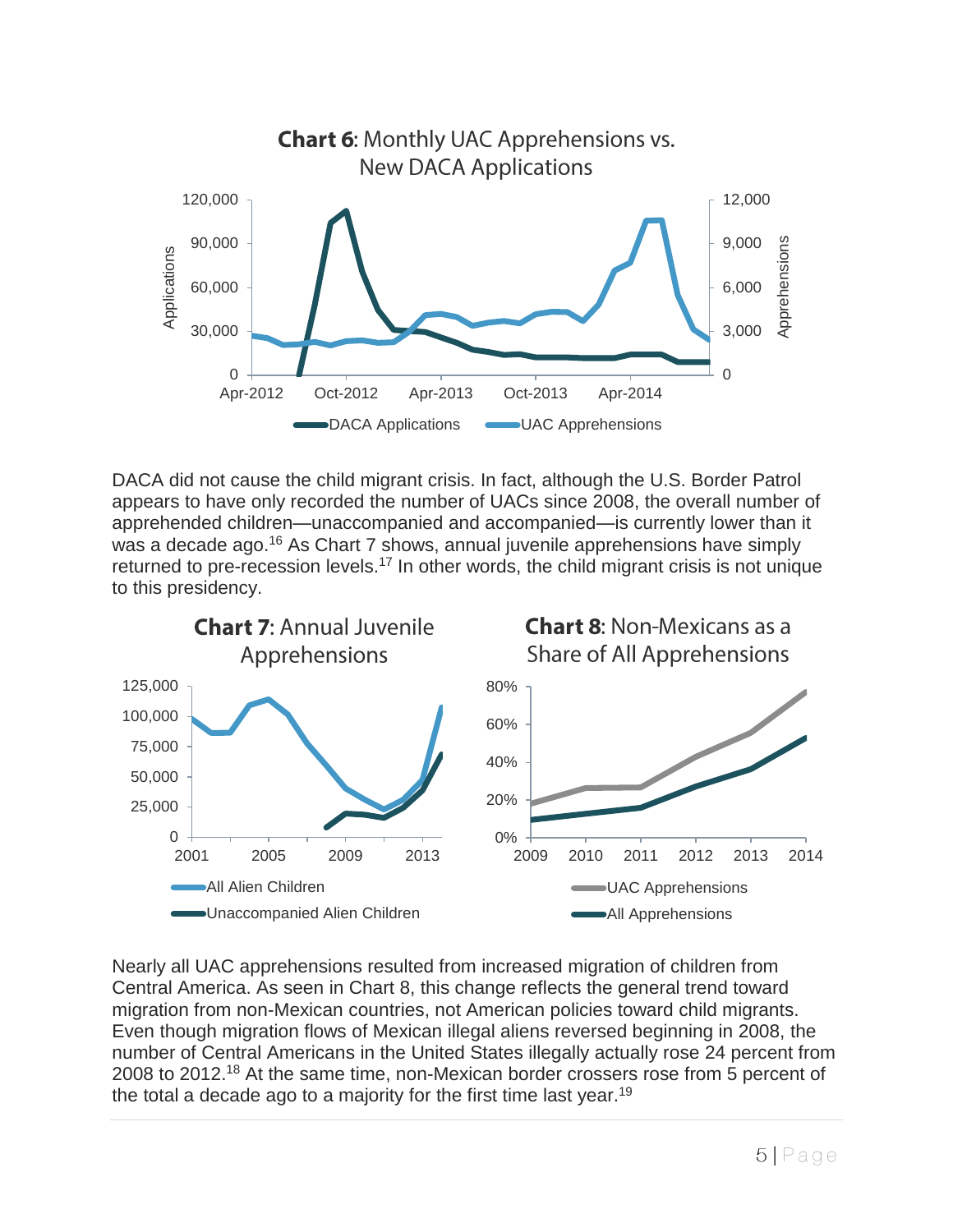The main reason why this wave of children has received more attention than the prior wave is that Mexican children are immediately removed and handed over to Mexican authorities. By contrast, Central American children are handed over to Health and Human Services, which must then attempt to place the child with a guardian pending an immigration court hearing, all of which can be a very lengthy and expensive process.

## **EXPLANATIONS FOR THE RECENT UAC WAVE**

Four explanations for the increases in illegal entry by Central American children present themselves. First, economic conditions in the United States have improved, and child apprehensions over the last decade and a half appear to roughly track economic growth, as seen in Chart 9. Economic conditions could affect immigration decisions not only if the child is pursuing a job, but also if the family in the U.S. is more financially secure and can more easily afford to transport their children across the border and care for them once they arrive.<sup>20</sup>





The second explanation for the recent increase is the escalating violence in Central America. From 2007 to 2012 (the most recent year for which data is available), the homicide rate in Central America rose from about 15 homicides per 100,000 to over 26.<sup>21</sup> The higher homicide rates are driven primarily by three countries: El Salvador, Honduras, and Guatemala, countries with some of the highest murder rates in the world.<sup>22</sup>

These countries were also the source countries for 75 percent of all UACs in 2014, and 98.3 percent of the increase in UACs since 2009.<sup>23</sup> As one researcher noted, Honduras was more dangerous for civilians in 2012 than Irag in 2007.<sup>24</sup> In interviews with the United Nations in 2014, nearly half of all children apprehended at the border said that violence was a factor in their decision to immigrate.<sup>25</sup>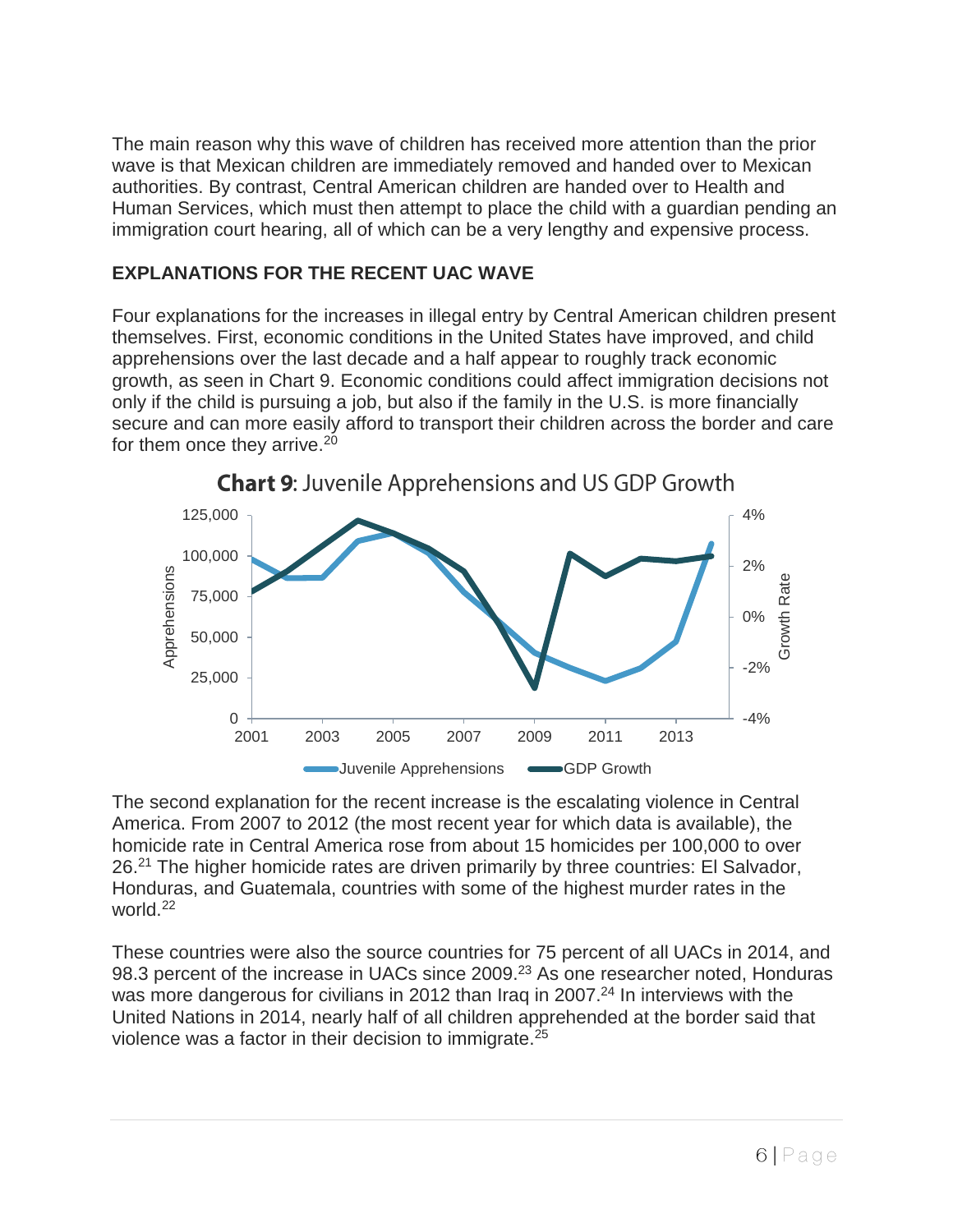

The final two likely explanations have to do with the shift in the overall composition of illegal immigration away from adult laborers toward children and family units. Not only are more children migrating as percentage of all illegal entries, the children are also, on average, younger. The number of children under the age of 12 increased from 9 percent to 16 percent from 2013 to 2014.<sup>26</sup> It is likely that this activity is a response to two U.S. policies – the increased intensity of border enforcement and the differential legal treatment of children and family units.

As the intensity of border enforcement has increased, $27$  the price of border crossing has also increased, as Chart 12 shows.<sup>28</sup> Smuggling costs from Central America are even higher than those from Mexico, averaging about \$7,500 per crossing.<sup>29</sup> Higher prices discourage illegal entries by adult migrants at the margin. Adult laborers tend to respond to increased enforcement not by refusing to come at all, but by extending their illegal stay in the United States, as seen in Chart 13.<sup>30</sup>

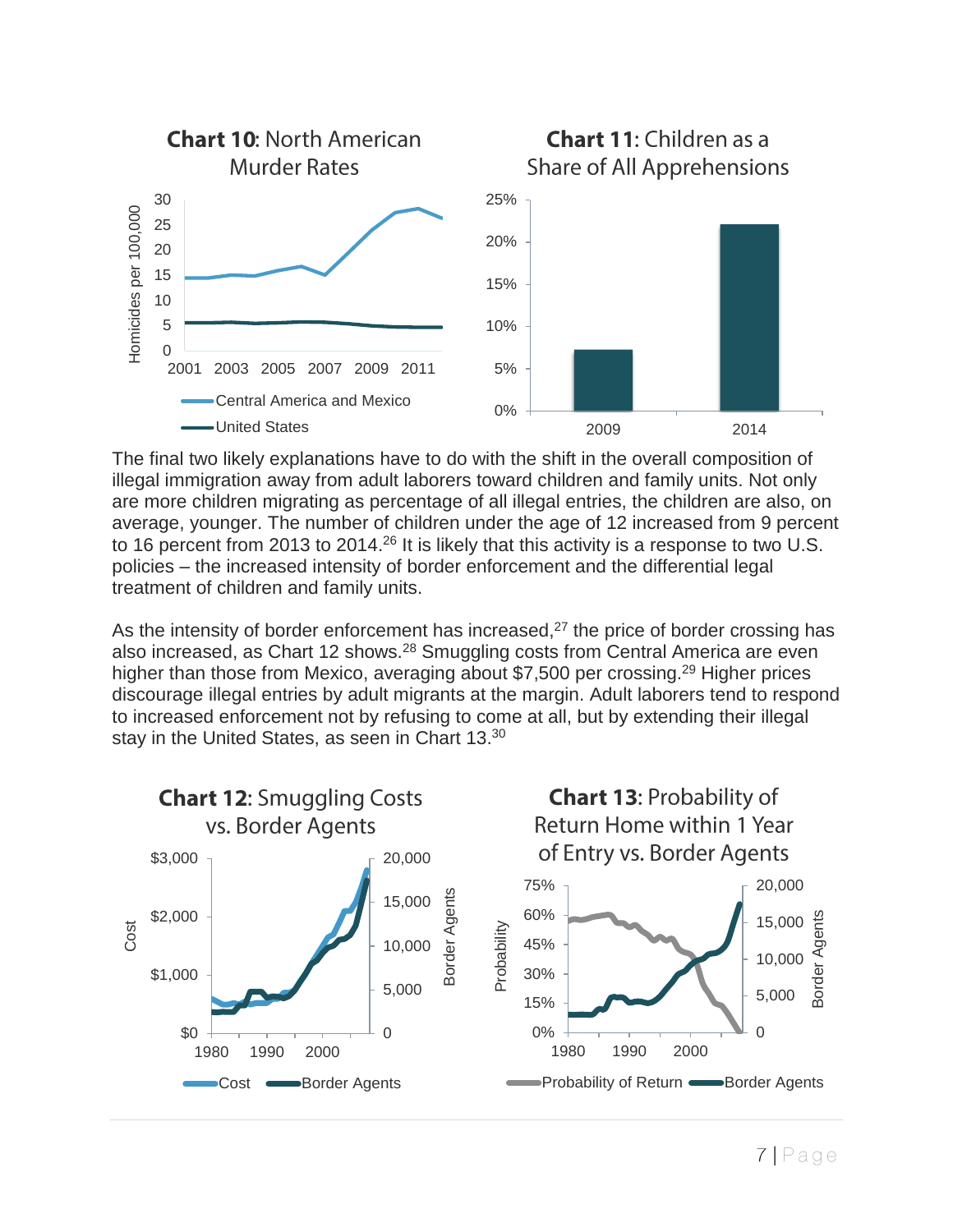Rather than cycling back and forth across the border almost annually as they did in the 1980s, immigrants remained illegally for increasingly longer periods, particularly since 2001. These extended stays encourage illegal immigrants to send for children left behind in their home country. These laborers likely leave their children initially to find employment and save enough to send for their children, a process termed "stage migration."<sup>31</sup> Chart 14 shows how the increase in illegal residents from El Salvador, Guatemala, and Honduras in 2010 was followed 2 years later by large increases in UAC apprehensions from those countries.<sup>32</sup>



Anecdotal reports from Central America support the view that human smugglers are actively recruiting children.<sup>33</sup> Smugglers appear to have responded to the lower demand from would-be adult migrants by informing juveniles and their parents that even if Border Patrol apprehended the children, they would be guaranteed access to the United States. This sales pitch has the benefit of actually being true, but not because of DACA.

The Trafficking Victims Protection Reauthorization Act of 2008 codified procedures created in the 1990s under which Mexican children were removed without a court hearing unless they told Border Patrol that they feared persecution or were trafficked. Mexican authorities take custody of almost all Mexican children, often in less than 48 hours,<sup>34</sup> but all Central American UACs are granted a removal hearing before an immigration judge and are released to a guardian in the U.S.—a fact now well known in Central America.<sup>35</sup>

Hearings are often delayed for several years due to an increasingly long backlog of removal cases.<sup>36</sup> In a May 2014 survey conducted by Border Patrol agents, 95 percent of child migrants expected that they would receive a "permiso" or a free pass to enter, which they identified as the Notice to Appear in court for a removal hearing before an immigration judge.<sup>37</sup> In other words, smugglers began to use the dysfunctional hearing process as a tool to encourage children to journey from Central America to the United States.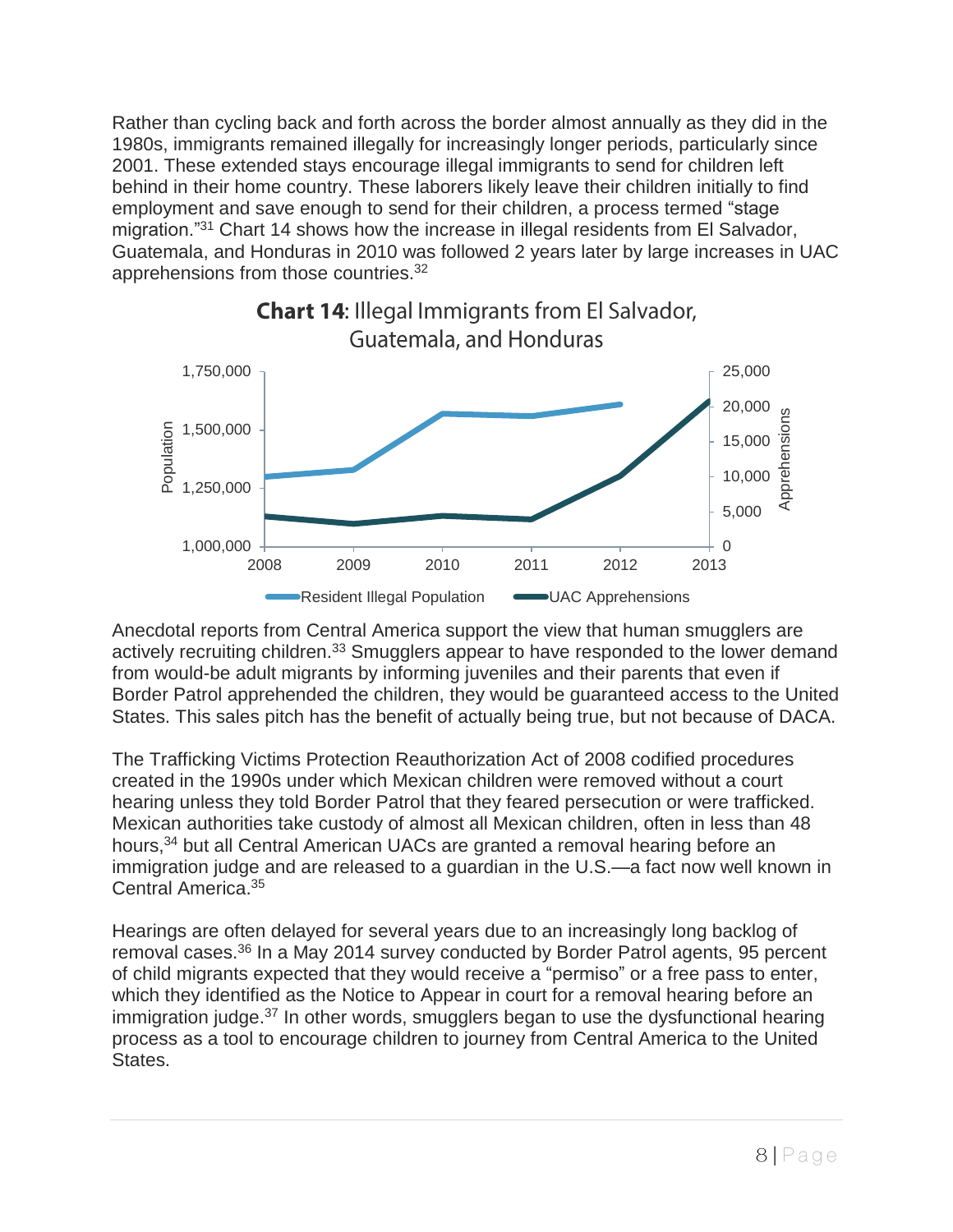#### **CONCLUSION**

As President Obama proceeds with his plan to expand administrative relief to more individuals under DACA, Congress should focus on the legality of that decision, not on its potential consequences for border security. The overwhelming weight of evidence reveals that DACA was not a factor in the recent influx of children.<sup>38</sup>

The Obama administration blamed the crisis on the Trafficking Victims Protection Reauthorization Act and human smugglers who use the law to their advantage.<sup>39</sup> While those factors did contribute to the problem, the administration's narrative overlooks the reality that human smugglers only changed strategy after entry for adults became much more difficult. Adults remained in the United States rather than moving back and forth from their home countries. Smugglers discovered that the only group for whom entry could be assured was children.

The president is correct that the removal process needs greater efficiency, but that alone will not address the underlying causes of illegal child migration. In order to prevent future crises, Congress should create worker visas that allow adult migrant workers to circulate legally between their home countries and the United States for employment. This would greatly reduce the incentive to pay thousands of dollars to smuggle their children across the border. Remittances and work experience in the United States would also increase the standard of living of workers in Central America, which would encourage many migrant workers to return home voluntarily after working in the United States.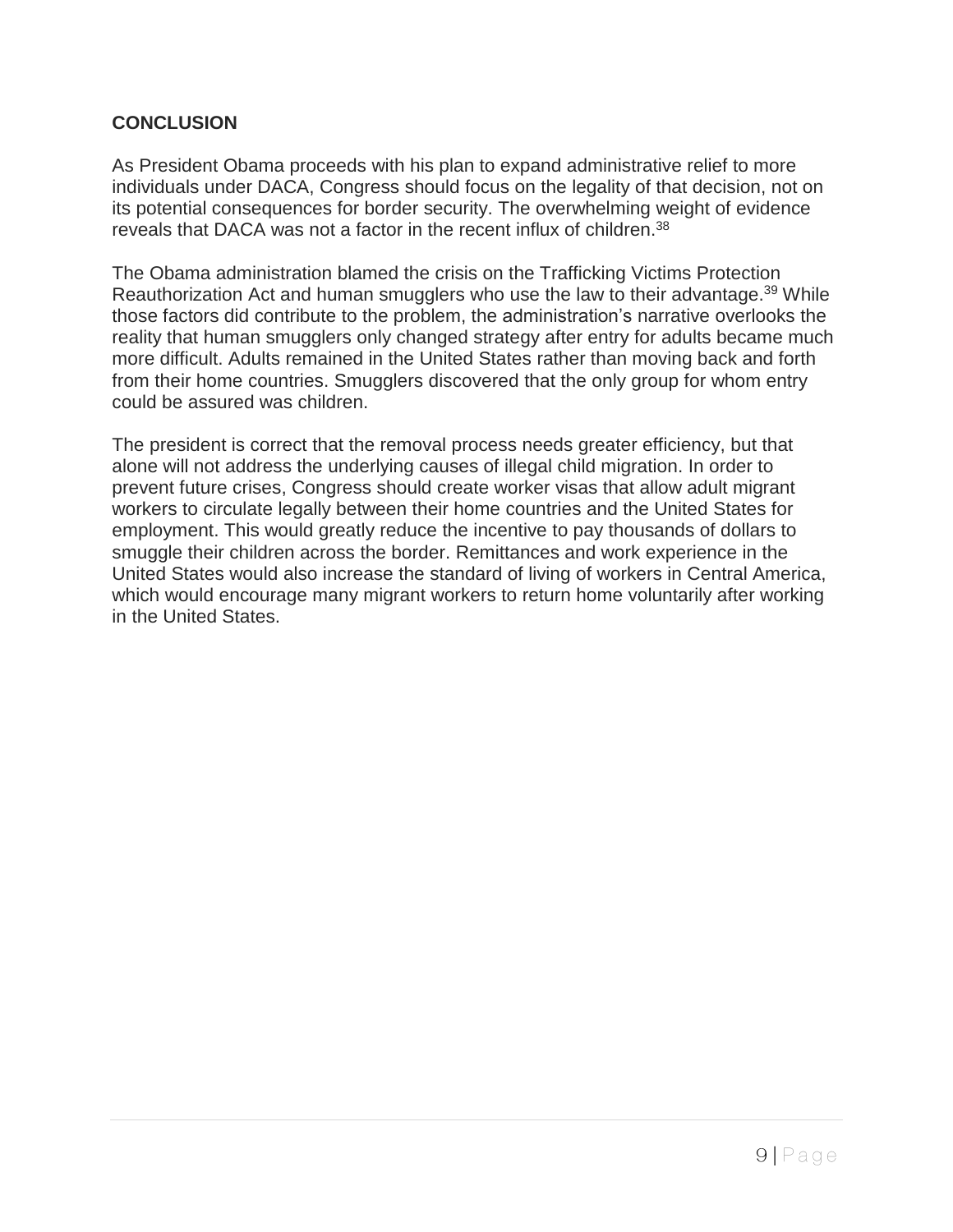# **APPENDIX : TABLES**

| <b>Table 1: Annual UAC Apprehensions</b> |  |
|------------------------------------------|--|
|------------------------------------------|--|

| 2008  | 2009   | 2010   | 2011   | 2012   | 2013   | 2014   |
|-------|--------|--------|--------|--------|--------|--------|
| 8,041 | 19,668 | 18,634 | 15,949 | 24,403 | 38,759 | 68,541 |

# **Table 2**: Monthly UAC Apprehensions

|                  | FY 2011 | FY 2012 | FY 2013 | FY 2014 |
|------------------|---------|---------|---------|---------|
| <b>October</b>   | 1,097   | 1,465   | 2,333   | 4,181   |
| <b>November</b>  | 1,092   | 1,446   | 2,392   | 4,344   |
| <b>December</b>  | 1,011   | 1,259   | 2,218   | 4,327   |
| <b>January</b>   | 1,073   | 1,635   | 2,260   | 3,706   |
| <b>February</b>  | 1,310   | 2,077   | 2,986   | 4,845   |
| <b>March</b>     | 1,956   | 2,755   | 4,120   | 7,176   |
| <b>April</b>     | 1,718   | 2,703   | 4,206   | 7,701   |
| <b>May</b>       | 1,435   | 2,541   | 3,985   | 10,578  |
| June             | 1,313   | 2,071   | 3,384   | 10,620  |
| July             | 1,253   | 2,118   | 3,607   | 5,499   |
| <b>August</b>    | 1,360   | 2,289   | 3,718   | 3,138   |
| <b>September</b> | 1,331   | 2,044   | 3,550   | 2,426   |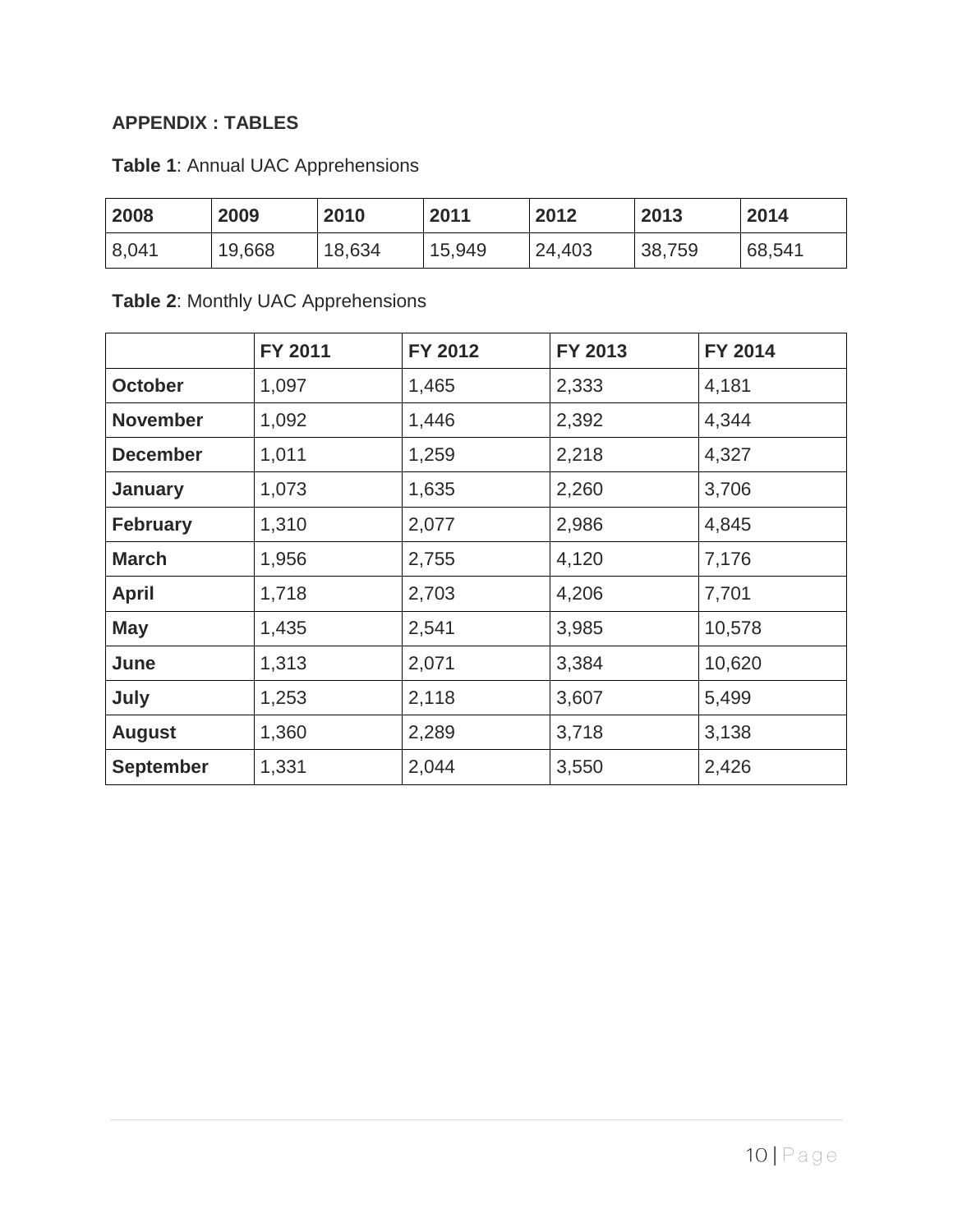|                  | FY 2012 | FY 2013 | FY 2014 |
|------------------|---------|---------|---------|
| <b>October</b>   |         | 112,660 | 12,250  |
| <b>November</b>  | ۰       | 71,114  | 12,250  |
| <b>December</b>  | ۰       | 44,815  | 12,250  |
| <b>January</b>   | ٠       | 31,034  | 11,730  |
| <b>February</b>  |         | 30,255  | 11,730  |
| <b>March</b>     | ۰       | 29,688  | 11,730  |
| <b>April</b>     |         | 25,972  | 14,218  |
| <b>May</b>       |         | 22,215  | 14,218  |
| June             |         | 17,485  | 14,218  |
| July             | ۰       | 15,986  | 8,998   |
| <b>August</b>    | 48,051  | 13,960  | 8,998   |
| <b>September</b> | 104,371 | 14,403  | 8,998   |

**Table 3**: Monthly Initial DACA Applications

**Table 4**: Annual Total Juvenile Apprehensions

| 2001   | 2002   | 2003   | 2004    | 2005    | 2006    | 2007    |
|--------|--------|--------|---------|---------|---------|---------|
| 97,954 | 86,433 | 86,606 | 109,285 | 114,222 | 101,778 | 77,778  |
|        |        |        |         |         |         |         |
| 2008   | 2009   | 2010   | 2011    | 2012    | 2013    | 2014    |
| 59,578 | 40,461 | 31,291 | 23,089  | 31,029  | 47,397  | 107,613 |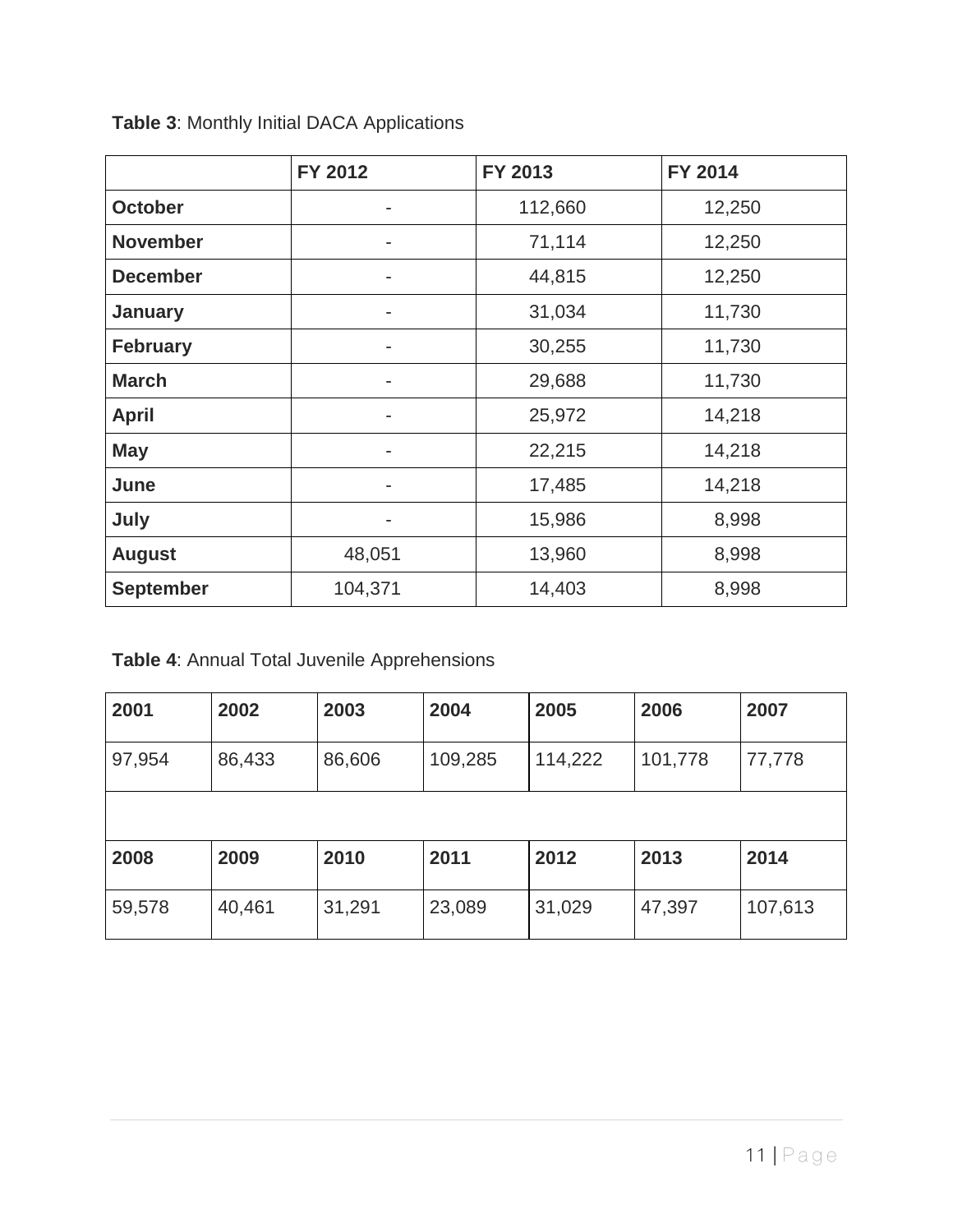### **CITATIONS**

 $\overline{a}$ 

<sup>1</sup> United States Citizenship and Immigration Services, "Consideration of Deferred Action for Childhood Arrivals (DACA)," last updated January 29, 2014, accessed: January 21, 2015. <http://www.uscis.gov/humanitarian/consideration-deferred-action-childhood-arrivals-daca>

<sup>2</sup> United State States Citizenship and Immigration Services, "Data Set: Deferred Action for Childhood Arrivals," November 21, 2014. [http://www.uscis.gov/tools/reports-studies/immigration-forms-data/data-set-deferred-action](http://www.uscis.gov/tools/reports-studies/immigration-forms-data/data-set-deferred-action-childhood-arrivals)[childhood-arrivals](http://www.uscis.gov/tools/reports-studies/immigration-forms-data/data-set-deferred-action-childhood-arrivals) 

<sup>3</sup> Department of Homeland Security, "Fixing Our Broken Immigration System Through Executive Action - Key Facts," last updated: January 5, 2015, accessed: January 29, 2015. <http://www.dhs.gov/immigration-action>

<sup>4</sup> FAIR Legislative Update, "Number of Illegal Alien Minors Crossing Border Alone Continues to Grow," Federation for American Immigration Reform, July 9, 2012. [http://www.fairus.org/legislative-updates/fair-legislative-update-july-9-](http://www.fairus.org/legislative-updates/fair-legislative-update-july-9-2012) [2012](http://www.fairus.org/legislative-updates/fair-legislative-update-july-9-2012)

<sup>5</sup> Congress.gov, "H.R. 5272," accessed January 29, 2015. [https://www.congress.gov/bill/113th-congress/house](https://www.congress.gov/bill/113th-congress/house-bill/5272)[bill/5272](https://www.congress.gov/bill/113th-congress/house-bill/5272)

<sup>6</sup> Office of Congressman Bob Goodlatte, "Goodlatte Applauds Passage of Bill to Stop President Obama's Unilateral Immigration Actions," Press Release, August 1, 2014. [http://goodlatte.house.gov/press\\_releases/578](http://goodlatte.house.gov/press_releases/578)

<sup>7</sup> Customs and Border Protection, "U.S. Border Patrol Total Monthly UAC Apprehensions by Month, by Sector (FY 2010 - FY 2014)," accessed January 30, 2015.

[http://www.cbp.gov/sites/default/files/documents/BP%20Total%20Monthly%20UACs%20by%20Sector%2C%20FY10](http://www.cbp.gov/sites/default/files/documents/BP%2520Total%2520Monthly%2520UACs%2520by%2520Sector%252C%2520FY10.-FY14.pdf) [.-FY14.pdf](http://www.cbp.gov/sites/default/files/documents/BP%2520Total%2520Monthly%2520UACs%2520by%2520Sector%252C%2520FY10.-FY14.pdf)

<sup>8</sup> Ibid.

<sup>9</sup> Women's Refugee Commission, "Forced from Home: The Lost Boys and Girls of Central America," June 2012, p. 13. <http://womensrefugeecommission.org/forced-from-home-press-kit>

<sup>10</sup> Sean Collins Walsh, "Perry Blasts Obama Over Rise in Illegal Immigrant Children Entering U.S. on their own," Dallas News, May 7, 2012. [http://www.dallasnews.com/news/politics/headlines/20120507-perry-blasts-obama-over](http://www.dallasnews.com/news/politics/headlines/20120507-perry-blasts-obama-over-rise-in-illegal-immigrant-children-entering-u.s.-on-their-own.ece)[rise-in-illegal-immigrant-children-entering-u.s.-on-their-own.ece](http://www.dallasnews.com/news/politics/headlines/20120507-perry-blasts-obama-over-rise-in-illegal-immigrant-children-entering-u.s.-on-their-own.ece)

<sup>11</sup> Jason Ryan; Matthew Jaffe; and Devin Dwyer, "Obama 'Scheming' on Immigrant Amnesty? Memo Draws Republican Fire," ABC News, July 30, 2010. [http://abcnews.go.com/Politics/immigration-memo-republicans-accuse](http://abcnews.go.com/Politics/immigration-memo-republicans-accuse-obama-administration-scheming-amnesty/story?id=11288210)[obama-administration-scheming-amnesty/story?id=11288210](http://abcnews.go.com/Politics/immigration-memo-republicans-accuse-obama-administration-scheming-amnesty/story?id=11288210)

<sup>12</sup> Phone interview by author with a high-ranking Department of Homeland Security official.

<sup>13</sup> Jan Ting, "Obama's Own Words Refute His Stand on Immigration Authority," New York Times, November 18, 2014. [http://www.nytimes.com/roomfordebate/2014/11/18/constitutional-limits-of-presidential-action-on-immigration-](http://www.nytimes.com/roomfordebate/2014/11/18/constitutional-limits-of-presidential-action-on-immigration-12/obamas-own-words-refute-his-stand-on-immigration-authority)[12/obamas-own-words-refute-his-stand-on-immigration-authority](http://www.nytimes.com/roomfordebate/2014/11/18/constitutional-limits-of-presidential-action-on-immigration-12/obamas-own-words-refute-his-stand-on-immigration-authority)

<sup>14</sup> Customs and Border Protection, "U.S. Border Patrol Total Monthly UAC Apprehensions by Month, by Sector (FY 2010 - FY 2014)," accessed January 30, 2015.

[http://www.cbp.gov/sites/default/files/documents/BP%20Total%20Monthly%20UACs%20by%20Sector%2C%20FY10](http://www.cbp.gov/sites/default/files/documents/BP%2520Total%2520Monthly%2520UACs%2520by%2520Sector%252C%2520FY10.-FY14.pdf) [.-FY14.pdf](http://www.cbp.gov/sites/default/files/documents/BP%2520Total%2520Monthly%2520UACs%2520by%2520Sector%252C%2520FY10.-FY14.pdf)

<sup>15</sup> USCIS, "Data Set: Deferred Action for Childhood Arrivals," November 21, 2014. [http://www.uscis.gov/tools/reports](http://www.uscis.gov/tools/reports-studies/immigration-forms-data/data-set-deferred-action-childhood-arrivals)[studies/immigration-forms-data/data-set-deferred-action-childhood-arrivals](http://www.uscis.gov/tools/reports-studies/immigration-forms-data/data-set-deferred-action-childhood-arrivals)

Customs and Border Protection, "U.S. Border Patrol Total Monthly UAC Apprehensions by Month, by Sector (FY 2010 - FY 2014)," accessed January 30, 2015.

[http://www.cbp.gov/sites/default/files/documents/BP%20Total%20Monthly%20UACs%20by%20Sector%2C%20FY10](http://www.cbp.gov/sites/default/files/documents/BP%2520Total%2520Monthly%2520UACs%2520by%2520Sector%252C%2520FY10.-FY14.pdf) [.-FY14.pdf](http://www.cbp.gov/sites/default/files/documents/BP%2520Total%2520Monthly%2520UACs%2520by%2520Sector%252C%2520FY10.-FY14.pdf)

<sup>16</sup> 2014: United States Border Patrol, "Sector Profile – Fiscal Year 2014," accessed January 29, 2015.

[http://www.cbp.gov/sites/default/files/documents/USBP%20Stats%20FY2014%20sector%20profile.pdf](http://www.cbp.gov/sites/default/files/documents/USBP%2520Stats%2520FY2014%2520sector%2520profile.pdf)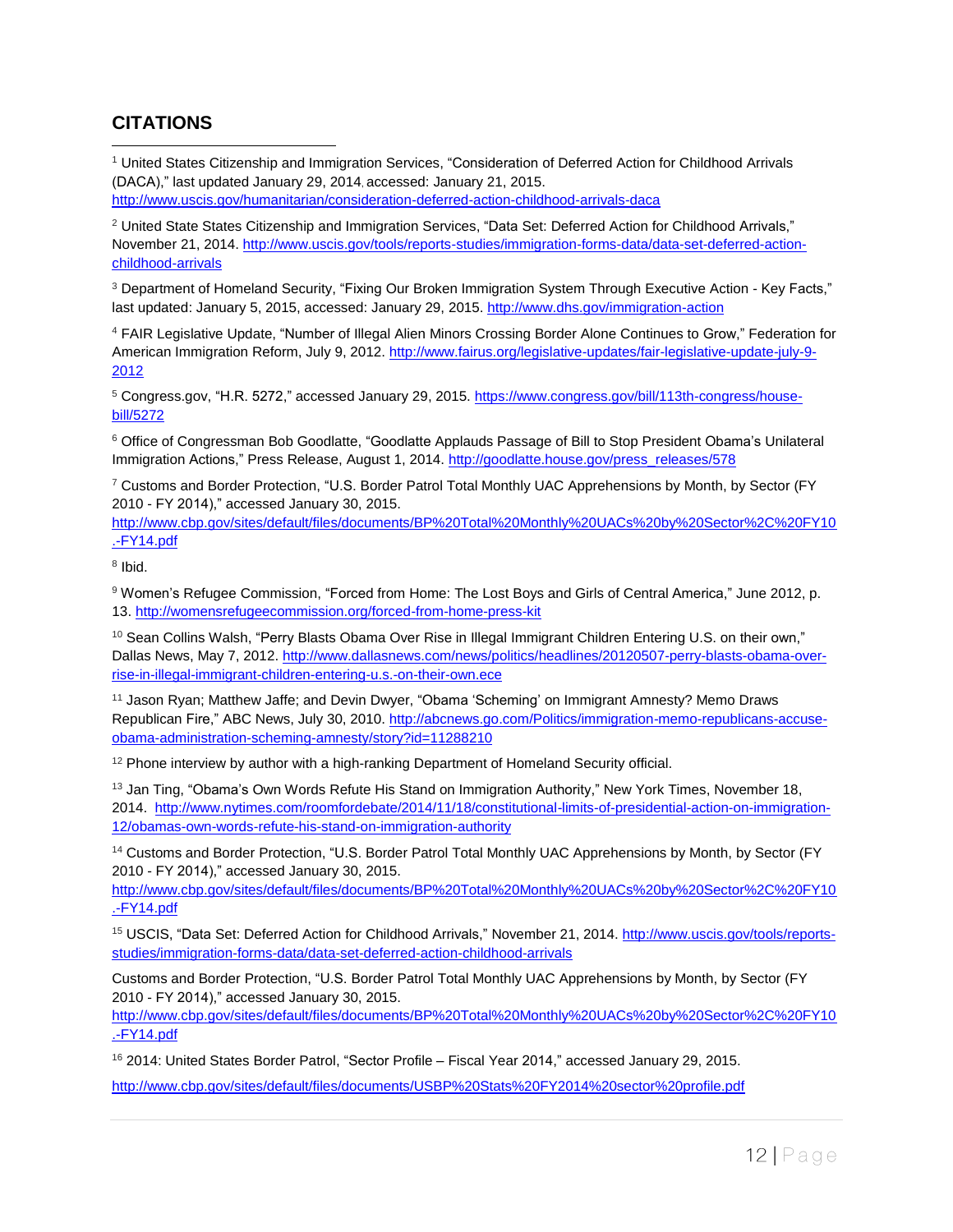2001-2013: Matt Graham, "Child Migration by the Numbers," Bipartisan Policy Center, June 30, 2014, p. 10. <http://bipartisanpolicy.org/library/child-migration-numbers/>

<sup>17</sup> 2008: Customs and Border Protection, "Unaccompanied Children (Age 0-17) Apprehensions Fiscal Year 2008 through Fiscal Year 2012," [http://www.rcusa.org/uploads/pdfs/appr\\_uac.pdf](http://www.rcusa.org/uploads/pdfs/appr_uac.pdf)

2009-2014: Department of Homeland Security, "Southwest Border Unaccompanied Alien Children," accessed: January 30, 2014. <http://www.cbp.gov/newsroom/stats/southwest-border-unaccompanied-children>

<sup>18</sup> Bryan Baker; Nancy Rytina, "Estimates of the Unauthorized Immigrant Population Residing in the United States: January 2012," Department of Homeland Security, accessed: January 29, 2014. [http://www.dhs.gov/sites/default/files/publications/ois\\_ill\\_pe\\_2012\\_2.pdf](http://www.dhs.gov/sites/default/files/publications/ois_ill_pe_2012_2.pdf)

<sup>19</sup> U.S. Border Patrol, "Total Illegal Alien Apprehensions By Fiscal Year," 2014. [http://www.cbp.gov/sites/default/files/documents/BP%20Total%20Apps%2C%20Mexico%2C%20OTM%20FY2000-](http://www.cbp.gov/sites/default/files/documents/BP%2520Total%2520Apps%252C%2520Mexico%252C%2520OTM%2520FY2000-FY2014_0.pdf) [FY2014\\_0.pdf](http://www.cbp.gov/sites/default/files/documents/BP%2520Total%2520Apps%252C%2520Mexico%252C%2520OTM%2520FY2000-FY2014_0.pdf)

<sup>20</sup> 2014: Bureau of Economic Analysis, "National Income and Product Accounts Gross Domestic Product: Fourth Quarter and Annual 2014," U.S. Department of Commerce, January 30, 2014.

<http://www.bea.gov/newsreleases/national/gdp/gdpnewsrelease.htm>

2001-2013: Bureau of Economic Analysis, "Percent Change from Preceding Period in Real Gross Domestic Product: Table 1.1.1," 2013. <http://www.bea.gov/iTable/iTable.cfm?ReqID=9&step=1#reqid=9&step=1&isuri=1>

 $21$  Graph of data from: United Nations Office on Drugs and Crime, "Global Study on Homicide 2013: Figure 1.16," UNODC, 2013, p. 34. [http://www.unodc.org/documents/gsh/pdfs/2014\\_GLOBAL\\_HOMICIDE\\_BOOK\\_web.pdf](http://www.unodc.org/documents/gsh/pdfs/2014_GLOBAL_HOMICIDE_BOOK_web.pdf)

 $22$  ibid.

 $\overline{a}$ 

<sup>23</sup> Department of Homeland Security, "Southwest Border Unaccompanied Alien Children," accessed: January 30, 2014. <http://www.cbp.gov/newsroom/stats/southwest-border-unaccompanied-children>

<sup>24</sup> CAP Immigration Team, "Violence is Causing Children to Flee Central America," Center for American Progress, August 12, 2014. [https://www.americanprogress.org/issues/immigration/news/2014/08/12/95556/violence-is-causing](https://www.americanprogress.org/issues/immigration/news/2014/08/12/95556/violence-is-causing-children-to-flee-central-america-2/)[children-to-flee-central-america-2/](https://www.americanprogress.org/issues/immigration/news/2014/08/12/95556/violence-is-causing-children-to-flee-central-america-2/)

<sup>25</sup> United Nations High Counsel on Refugees, "Children on the Run," July 9, 2014, p. 23. [http://www.unhcrwashington.org/sites/default/files/1\\_UAC\\_Children%20on%20the%20Run\\_Full%20Report.pdf](http://www.unhcrwashington.org/sites/default/files/1_UAC_Children%2520on%2520the%2520Run_Full%2520Report.pdf)

<sup>26</sup> Jens Manuel Krogstad, Ana Gonzalez-Barrera, and Mark Hugo Lopez, "Children 12 and under are fastest growing group of unaccompanied minors at U.S. border," Pew Research Center, July 22, 2014. [http://www.pewresearch.org/fact-tank/2014/07/22/children-12-and-under-are-fastest-growing-group-of](http://www.pewresearch.org/fact-tank/2014/07/22/children-12-and-under-are-fastest-growing-group-of-unaccompanied-minors-at-u-s-border/)[unaccompanied-minors-at-u-s-border/](http://www.pewresearch.org/fact-tank/2014/07/22/children-12-and-under-are-fastest-growing-group-of-unaccompanied-minors-at-u-s-border/)

<sup>27</sup> U.S. Border Patrol, "Border Patrol Agent Staffing by Fiscal Year," September 20, 2014. [http://www.cbp.gov/sites/default/files/documents/BP%20Staffing%20FY1992-FY2014\\_0.pdf](http://www.cbp.gov/sites/default/files/documents/BP%2520Staffing%2520FY1992-FY2014_0.pdf)

<sup>28</sup> Bryan Roberts, Gordon Hanson, Derekh Cornwell, and Scott Borger, "An Analysis of Migrant Smuggling Costs along the Southwest Border," Department of Homeland Security, November 2010. <https://www.dhs.gov/xlibrary/assets/statistics/publications/ois-smuggling-wp.pdf>

Graph of smuggling costs from: Catherine Rampell, "Economix Blog: Why Are Mexican Smugglers' Fees Still Rising?" *New York Times*, May 18, 2009.

<http://economix.blogs.nytimes.com/2009/05/18/the-rise-in-mexican-smugglers-fees/>

 $29$  Julia Preston, "Snakes and Thorny Brush, and Children at the Border Alone," June 25, 2014. [http://www.nytimes.com/2014/06/26/us/snakes-and-thorny-brush-and-children-at-the-border-alone.html?\\_r=1](http://www.nytimes.com/2014/06/26/us/snakes-and-thorny-brush-and-children-at-the-border-alone.html?_r=1)

\$7,000 from Guatemala in 2011: Associated Press, "The Mexican Police Find 513 US-Bound Migrants in Two Trucks," Fox News May 18, 2011. [http://www.foxnews.com/world/2011/05/18/mexican-police-find-513-bound](http://www.foxnews.com/world/2011/05/18/mexican-police-find-513-bound-migrants-trucks/)[migrants-trucks/](http://www.foxnews.com/world/2011/05/18/mexican-police-find-513-bound-migrants-trucks/)